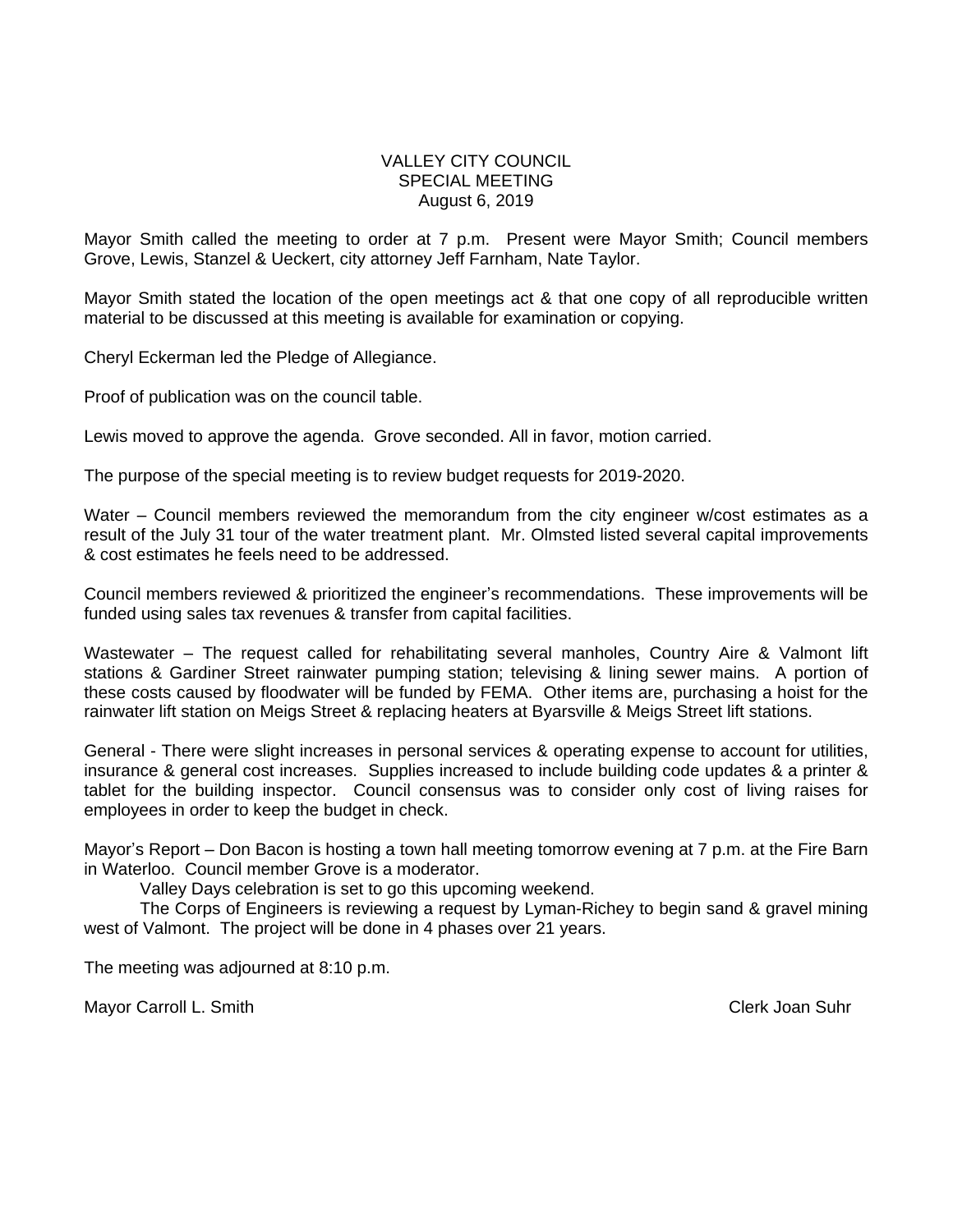## CITY OF VALLEY PUBLIC HEARINGS August 13, 2019

Present were: Mayor Smith, Council members Grove, Linda Lewis, Mike Stanzel, Bryon Ueckert.

Mayor Smith noted the location of the open meetings act and stated those wishing to address public hearing items are asked to come to the podium, state name & address for the record.

#### **REZONING REQUEST**

Mayor Smith opened the hearing at 7 p.m. for public input & comment to consider the request of Russell R. Westergaard to rezone lot 10, Laverty's Addition, (410 West Reichmuth Road) from R-2 Residential to C-3 Highway Commercial.

Zoning Administrator Michael Burns reported this property is adjacent to commercial property on the west & the lots platted along North West Street will remain residential.

The Planning Commission held a public hearing July 16 & recommended approval of the rezoning request.

There were no questions or comments, the hearing was closed at 7:01 p.m.

# **CONDITIONAL USE PERMIT**

Mayor Smith opened the hearing at 7:01 for public input to consider the request of Eric & Chelsie Washa for a conditional use permit for flex space, commercial building & outdoor parking on approximately 22 acres located in the SW 1/4 Sec 4, T12N, R 10E, (northeast corner of 252<sup>nd</sup> Street & Maple Road).

Zoning Administrator Michael Burns reported the plan is for mini-type storage & approved outdoor storage.

The Planning Commission held a public hearing July 16 & recommended approval of the conditional use permit.

There were no questions or comments, the hearing was closed at 7:03 p.m.

# **FINAL PLAT GROUNDSCAPES**

Mayor Smith opened the hearing at 7:03 for public input on the final plat of Groundscapes located in the West  $\frac{1}{2}$  of the SW  $\frac{1}{4}$ , SE  $\frac{1}{4}$  and part of the SE  $\frac{1}{4}$ , SW  $\frac{1}{4}$ , All in Sec 32, T 16N, R 10E, (directly east of Legacy Valley).

Schemmer & Associates engineer Rob DuVall stated the plat consists of two sections. Section 1 contains 12.5 acres to be used for the landscaping business site. Plans call for the second lot to be used as a tree farm.

Zoning Administrator Michael Burns reported the paperwork is in order & fees have been paid.

The Planning Commission held a public hearing July 16 & recommended approval of the final plat.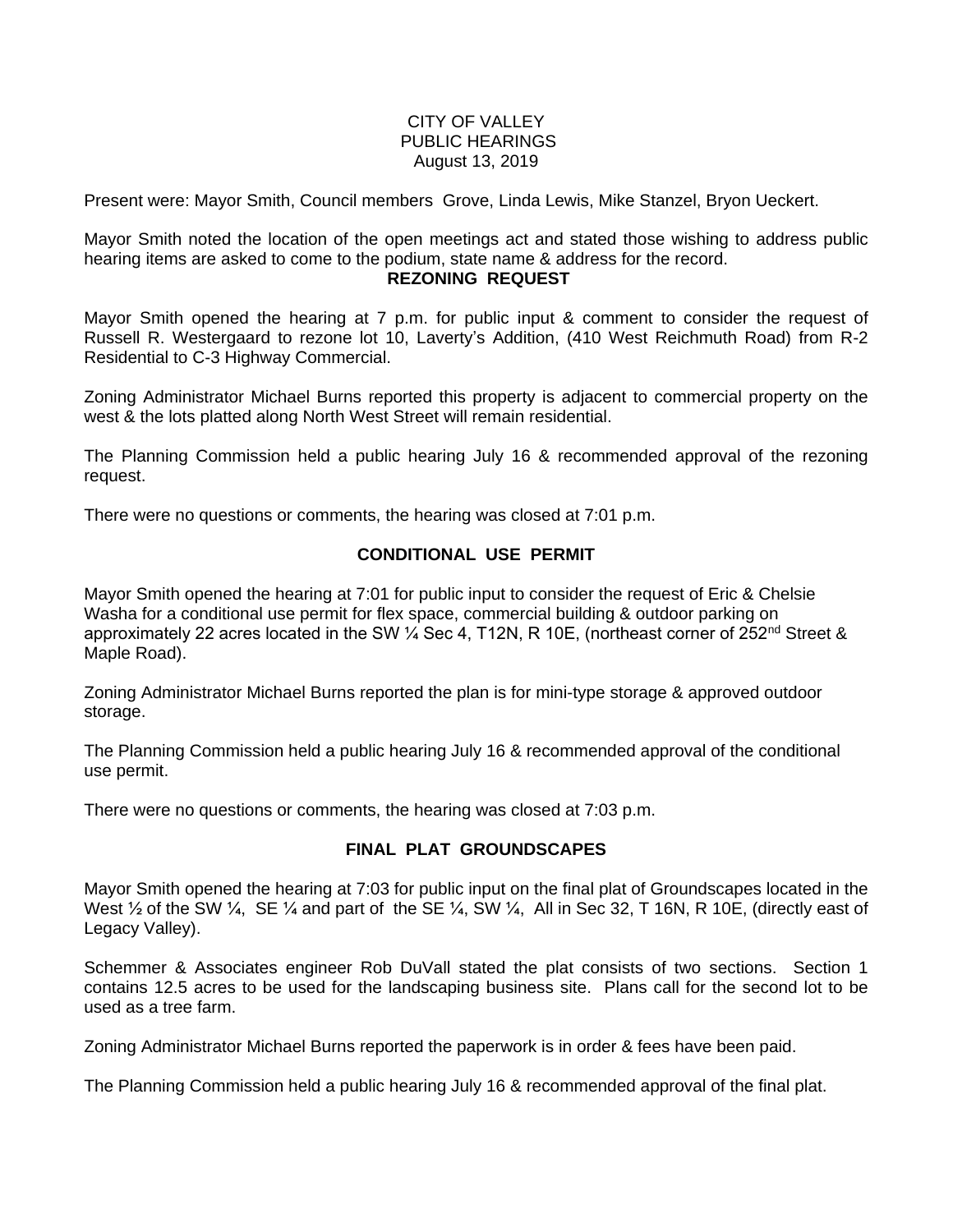There were no questions or comments, the hearing was closed & the hearings were adjourned at 7:05 p.m.

## MINUTES REGULAR MEETNG August 13, 2019

Mayor Smith called the meeting to order at 7 p.m. Present were mayor Smith; council members Grove, Lewis, Stanzel, Ueckert, city attorney Farnham, city clerk Suhr.

Mayor Smith noted the location of the open meetings act, & stated one copy of all reproducible written material to be discussed at this meeting is available for examination or copying.

Council member Grove led the Pledge of Allegiance.

Proof of publication was on the council desk.

Visitors and Correspondence –The Mayor invited anyone present who wished to address an agenda item and is not on the agenda to come forward at this time, noting they will have three minutes to speak

Stanzel moved to approve the agenda with one addition. Grove seconded. All in favor, motion carried.

Grove moved to approve the consent agenda. Lewis seconded. All in favor, motion carried. Consent agenda items were: Accept July 9 minutes; treasurer's report, July payroll, \$67,847.15/IRA \$963.34, July Keno receipts \$3,990.71, PeopleService report, May 9 Library board minutes, July statistical report, July 1 Board of Adjustment, July 16 Planning Commission & July 24 Cemetery Board minutes. Approve bills paid during the month & bills presented for payment. **Supplies:** Ace 402.12**;** ARPS 299.00 Aqua Chem 661.85; Bomgaars 32.99; Dick's 15.97; Dinkel 121.00; DollarGeneral 78.20; Gerhold 1105.25; Kirby Auto 217.14; Lowes 264.19; Martin Marietta 1158.33; Menards 524.95; OfficeNet 1206.02; Publication Printing 692.15; Sherwin Williams 4625.20; Tractor Supply 50.84 Two Rivers 390.54; United Seed 392.50; Wex 1676.29; **Services:** Aflac 736.68; Academy 100.00; All Star Plumbing 235.00; BCBS 10320.34; Cox 895.50; Bauer Built 69.00; Bellaire Nursery 500.00; Carsetnsen Construction 443,571.99, Cather & Sons \$83,844.35; Gazette 1082.73; U-Fill-It 3343.20; Elkhorn Auto 4925.00; Embr. Connection 139.00; DC Env 786.00; Everetts 1002.72; J Farnham 3180.00; FNB 1298.19; FSB 5962.50; F Nat.B 5962.50; First Wireless 560.00; Fremont Util 28929.94; Grand Island 600.00; Hayden 700.00; J.D. Car Wash 62.80; Jetters Plumbing 442.96; JP Chase 8801.78; John Deere 170.30; Jones Automotive 142.80; Justice Data 5000.00; Lien Pest Control 92.00; Linc Finan 767.12; Mastercard 98.28; M Matzen 776.60; Mellen 958.62; Natl Arbor Day Found. 15.00; NE Library Comm 500.00; NE Sweep 2314.53; O & P 20969.55; OPPD 14482.74; PeopleService 21733.00; Pap San 227.33; PowerTech 1779.51; Century Link 250.44; Trekk 25988.93; Twin Rivers Y 13055.14; Verizon 427.82; VRBA 6041.88; Widhelm 2700.00; Wildlife Learning Center 295.00; Window Pro 20.00; USPS 576.76; **Taxes:** Fed 16511.80; NE 2534.49; **Reimburse/Refund**: Add-Ventures 500.00; Big Red Lighting 118.00; Vencil 750.00; Eggen 100.00; Grimm 100.00; Hrbek 1000.00; Sheets 100.00; Smith 130.00; Willmer 55.63; Hull 138.60; Wilson 107.07; Maher 45.45; McIntyre 166.67; Bauer, Gould, Chaney, Stenka, Majestic, Hodgman, H. Hull, Fracell, Wynne, Preister, Hoich, Renz, Guitterres, Woodward, 150. each;Three Points Lake Development \$17022.79; Mallard Landing \$33,752.86.

Council member Ueckert introduced, read & moved for approval of Resolution No. 2019-28 to amend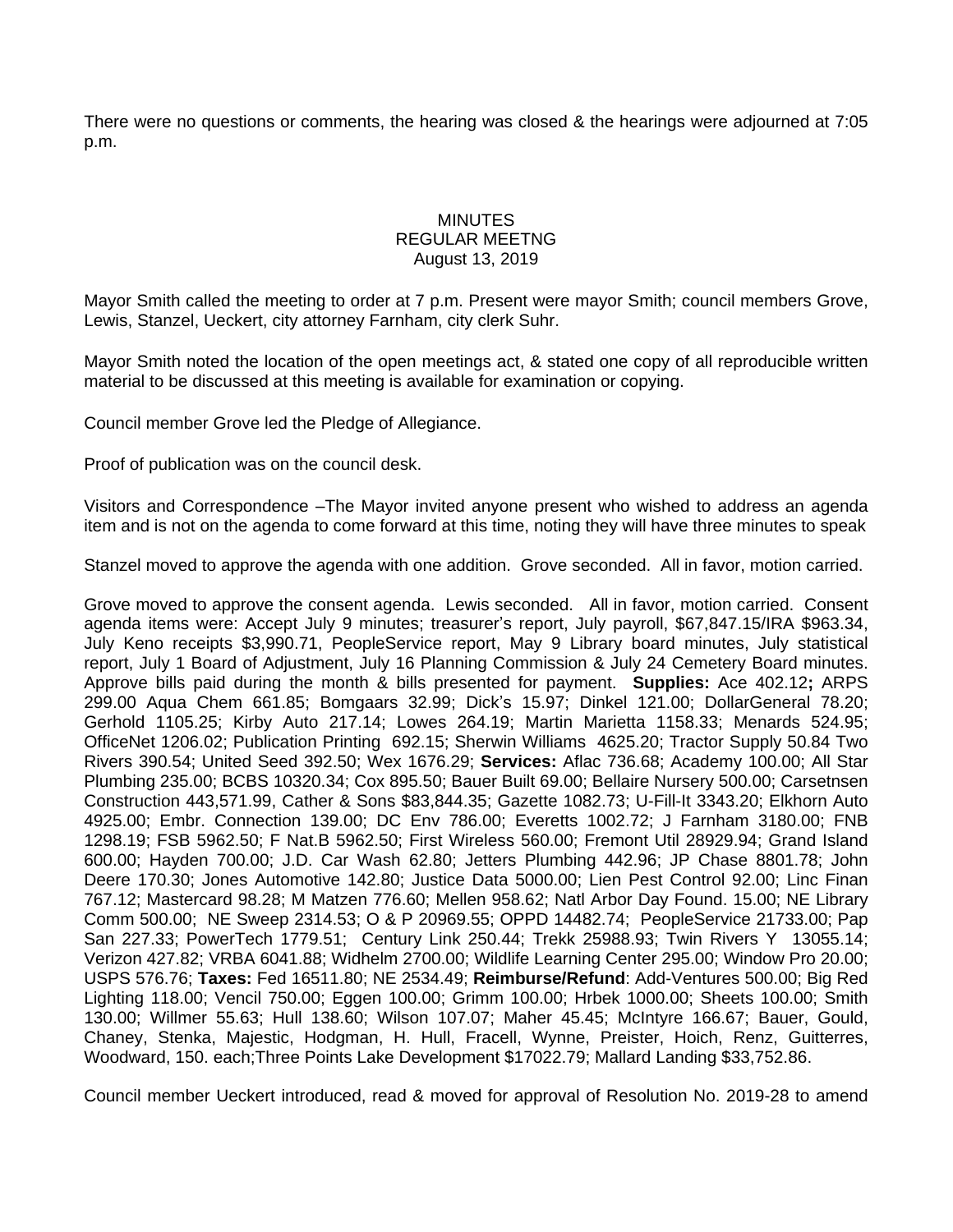the conditional use permit issued June 8, 2010 to KMG Partners, LLC. Item 2. Item 2 is amended to read, "No hauling to be done after 10:00 p.m., except in an emergency". Stanzel seconded. All in favor, motion carried. A true, correct & complete copy is on file at city hall.

Council member Stanzel introduced & moved to suspend the rules for consideration of Ordinance No.723 entitled: AN ORDINANCE AMENDING THE ZONING REGULATIONS OF VALLEY, DOUGLAS COUNTY, NEBRASKA, FINDING THE PROPOSED AMENDMENT WAS DULY SUBMITTED TO THE PLANNING BOARD OF VALLEY, DOUGLAS COUNTY, NEBRASKA, FOR IT'S RECOMMENDATION AND THAT SAID PLANNING BOARD RECOMMENDED THAT THE PROPOSED AMENDMENT BE ADOPTED; FINDING THAT NOTICE OF HEARING ON SUCH AMENDMENT WAS DULY GIVEN PRIOR TO THE HEARING AS PROVIDED BY LAW AND THAT SUCH PUBLIC HEARING WAS HAD THEREON; FINDING THAT THE ZONING MAP OF VALLEY, DOUGLAS COUNTY BE REZONED FROM R-2 RESIDENTIAL TO C-3 HIGHWAY COMMERCIAL: lot 10, Block 0, Laverty Addition, 410 West Reichmuth Road. Grove seconded All in favor, motion carried. .

Council member Stanzel moved for final passage. Lewis seconded. All in favor, motion carried. A true, correct & complete copy is on file at city hall.

Council member Grove introduced, read & moved for passage of Resolution No. 2019-29 to authorize the building official to issue a conditional use permit to Eric & Chelsie Washa to relocate Washa Landscaping, including flex space, commercial shop building & outdoor parking on part of the SW  $\frac{1}{4}$ Sec 4, T12N, R10E of the 6<sup>th</sup> PM, (Northeast corner of 252<sup>nd</sup> & Maple Road). Ueckert seconded. All in favor, motion carried. A true, correct & complete copy is on file at city hall. .

Council member Stanzel introduced, read & moved for passage of Resolution No 2019-30 to authorize Mayor Smith to execute a subdivision agreement with Groundscapes, Inc., Lots 1 & 2. Grove seconded. All in favor, motion carried. A true, correct & complete copy is on file at city hall.

Council member Lewis introduced, read & moved for passage of Resolution No. 2019-31 to approve the final plat of Groundscapes Lot 1 & 2. Ueckert seconded. All in favor, motion carried. A true, correct & complete copy is on file at city hall.

Council member Grove introduced, read & moved for passage of Resolution No. 2019-32 to authorize Mayor Smith sign the Annual Certification of Program Compliance Nebraska Board of Public Roads Classifications & Standards 2019. Lewis seconded. All in favor, motion carried. A true, correct & complete copy is on file at city hall.

City Engineer – a. 2018 Water System Improvements (Ginger Cove / Ginger Woods). The project is virtually complete. The connection will take place in early September.

b. Valley Shores Pavement Resurfacing Paving District 2018-1. The final cost of the project is \$551,601.56, the assessment schedule is being drafted.

c. Flat Water Phase 1 – OPPD is ready to install power for the lift station & street lights. The engineer recommended approval of pay requests for Compass Utility & Olmsted & Perry.

Council member Grove introduced, read & moved for passage of Resolution No. 2019-33 to approve to developer payment of Compass Utility application for payment #6 for \$11,854.34, & payment to Olmsted & Perry for engineering services \$535.00 for Flatwater Lakes Phase I Paving. Ueckert seconded. All in favor, motion carried. A true, correct & complete copy is on file at city hall.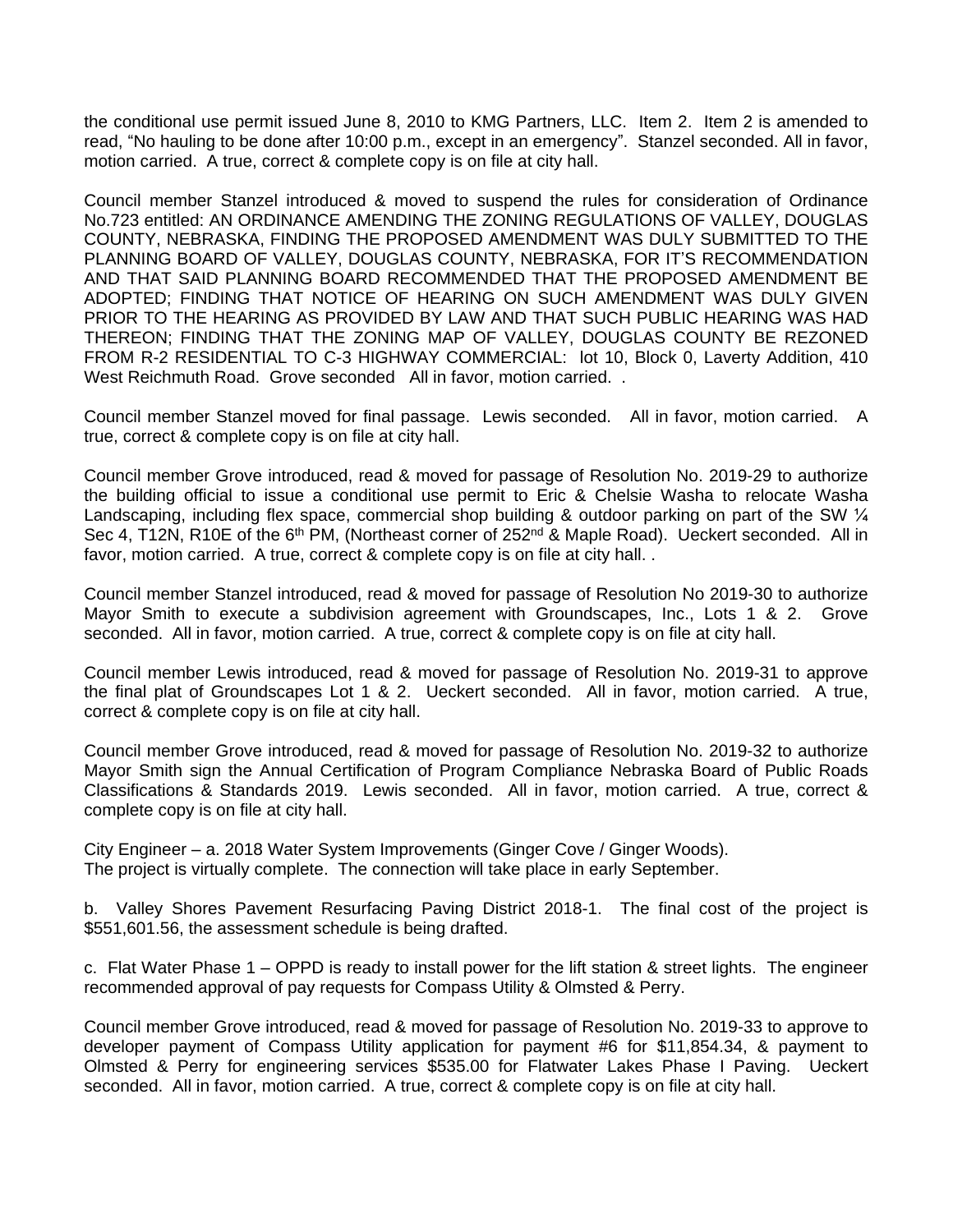The contractor is waiting for the area on Scott Hill's property to dry out before bringing in material for the low spot.

d. Other-miscellaneous – Timber Shores is doing drainage survey work. Lyman Richey easement is in progress. Country Aire preliminary plat will be on the planning commission agenda August 20; Groundscapes water/sewer extensions work is in progress. Bob Hampton is ready to begin Flatwater Phase 2 & 3. Jim Olmsted is meeting with FEMA tomorrow. Mr. Olmsted thanked Mayor Smith & Mike Stanzel for attending the water treatment plant tour

City Attorney - De-annexation of part of Country Aire has been filed. The developer is working with the bond house on funding & the preliminary plat is ready for planning commission consideration.

Carstensen Construction has submitted five change order requests, the engineer has denied four. A meeting with the contractor is scheduled August 29 to discuss the items.

Valley Shores Assessments – Mr. Farnham outlined the steps for Valley Shores paving assessments.

Mayor's Report – Valley Days was a successful & enjoyable event. A big thank you to everyone for their dedication & hard work. The Car & Craft shows were cancelled due to rain & council was asked if there is a problem with having the car & craft show August 25. The Foundation will secure insurance & notify participants. Council consensus was to reschedule the events for August 25.

Safe Walks sidewalk is complete with the exception of clean up & sod installation.

There has been no progress on MXU & meter installation, plans are to get under way next week.

Special meeting August 27 with Kent Speicher to review the proposed 2019-2020 budget. The budget hearing will be September 10.

Valley Days wrap up meeting is August 20, 6 p.m.

D C West school begins August 21.

Twin Rivers YMCA Freedom Run is September 15

Addition to Agenda Scott Hill Drainage Issues – Mr. Hill was not present & this item was addressed in the city engineer's report.

The meeting was adjourned at 7:40 p.m.

Mayor Carroll L. Smith City Clerk Joan Suhr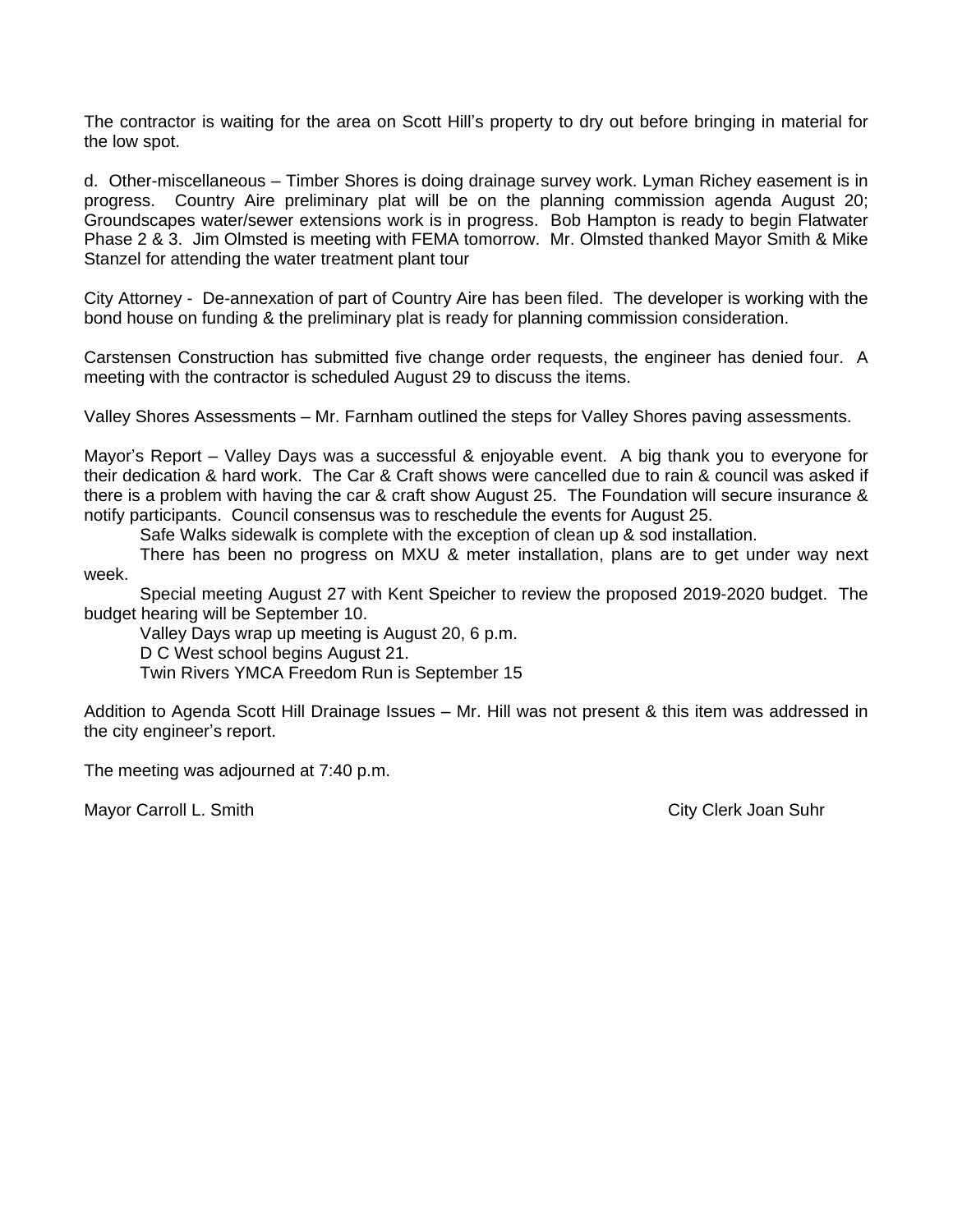## VALLEY CITY COUNCIL SPECIAL MEETING August 27, 2019

Mayor Smith called the meeting to order at 7 p.m. Present were Mayor Smith; Council members Grove, Lewis, Stanzel & Ueckert, city attorney Farnham

Mayor Smith stated the location of the open meetings act & that one copy of all reproducible written material to be discussed at this meeting is available for examination or copying.

Mayor Smith led the Pledge of Allegiance.

Proof of publication was on the council table.

Stanzel moved to approve the agenda. Grove seconded. All in favor, motion carried.

The purpose of the special meeting is to review budget requests for 2019-2020 with CPA Kent Speicher.

Mr. Speicher presented the proposed budget figures with his recommendation to raise the levy just under 1¢., to .330125. He cautioned that it is better to increase in small increments rather than take a large jump as happened several years ago. By maintaining the current levy the cash reserves will be significantly reduced this coming year. His recommended the cash reserve be maintained at 50% of the tax request.

The lid computation sheet showing unused budget authority, calculations of levies & allowable growth was reviewed. Valuation is \$346,378,700 that includes 4,733,100 allowable growth. The general levy will remain at .320000, however; the total levy will be .456449, due to increased bond payments.

Property tax allocations remained the same for funds with the exception of a 1% switch from streets to police department. The total budget numbers were reviewed and discussed, followed by a breakdown of each of the funds.

The city engineer suggested painting stripes on the apron at the Center & Meigs Street intersection to alert motorists that this is not a turning lane. Council consensus was to try the stripes to avert the possibility of an accident at that intersection.

Mayor's Report – Bob Hassebrook plans to attend the September 10 meeting to request parking be limited to one side of the street in the Pines subdivision. Locating cluster mail boxes on one side of the street & declaring snow emergencies was mentioned.

The mayor, engineer & clerk met w/Valmont last week. The road ditch on the north side of Highway 64 (Ida Street) going east from Valmont's south entrance needs to be cleared for drainage. The project may qualify for FEMA funding. Plans are to complete that project in conjunction with the Lyman Richey drainage east of the National Weather Service.

The FEMA claims for work completed to date may be submitted for reimbursement the end of this week. Jim Olmsted will meet with FEMA representative Kevin Blackwell on Thursday.

Kenny Grimm & Jim Olmsted inspected the bridge Valley recently inherited from the County at 252nd & Fort Street.

The water treatment plant gate is repaired.